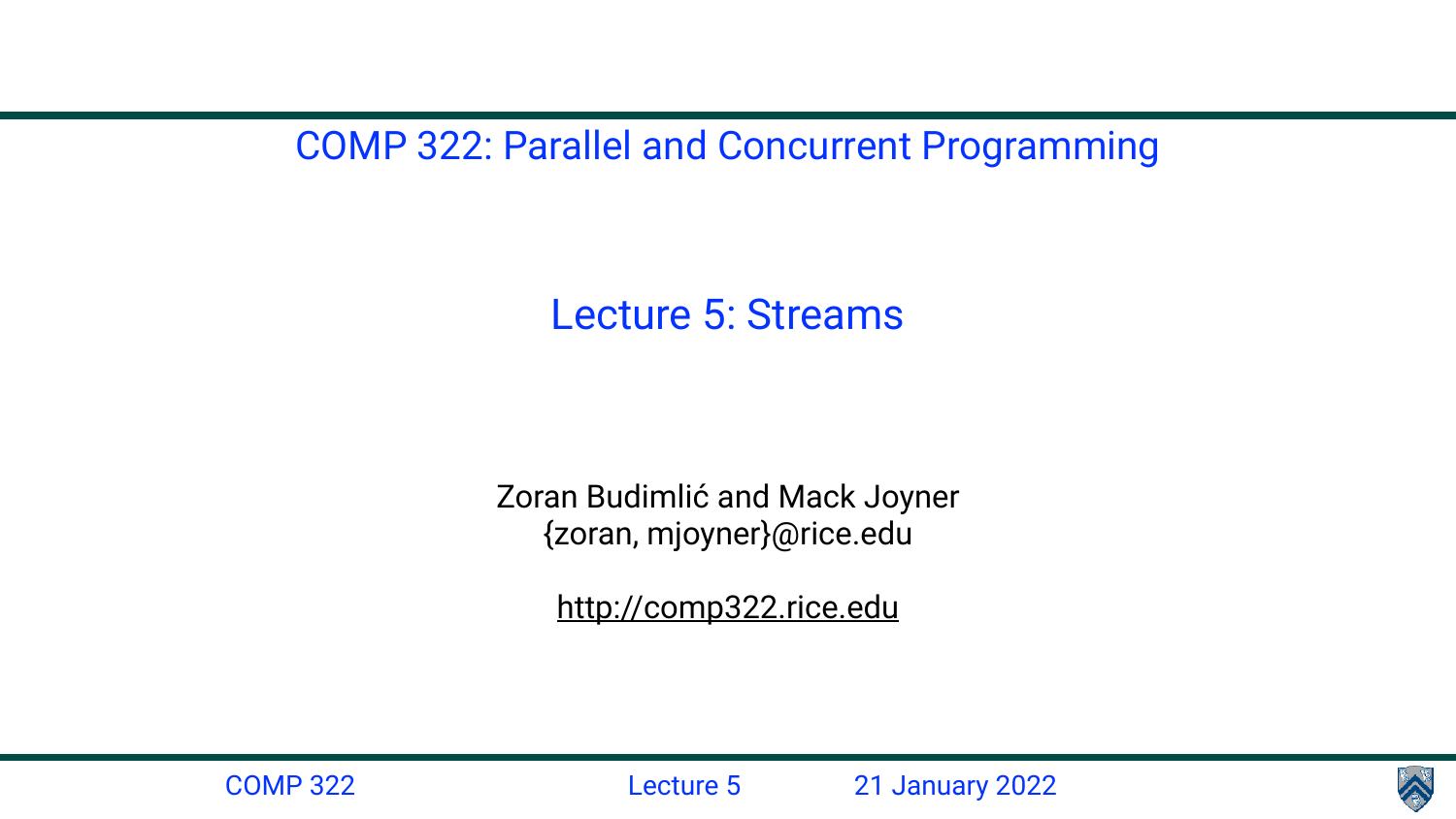



```
class LazyCons<T> implements LazyList<T> {
     final T head;
    final Lazy<LazyList<T>> tail;
    LazyCons(T head, Supplier<LazyList<T>>
tail) {
         this.head = head;
         this.tail = Lazy.of(tail);
 }
     public T head() {
         return head;
 }
     public LazyList<T> tail() {
         return tail.get();
 }
```
Build a memo around the tail supplier so that we only call the lambda once

a lambda that will return the tail

*tail()* hides the implementation details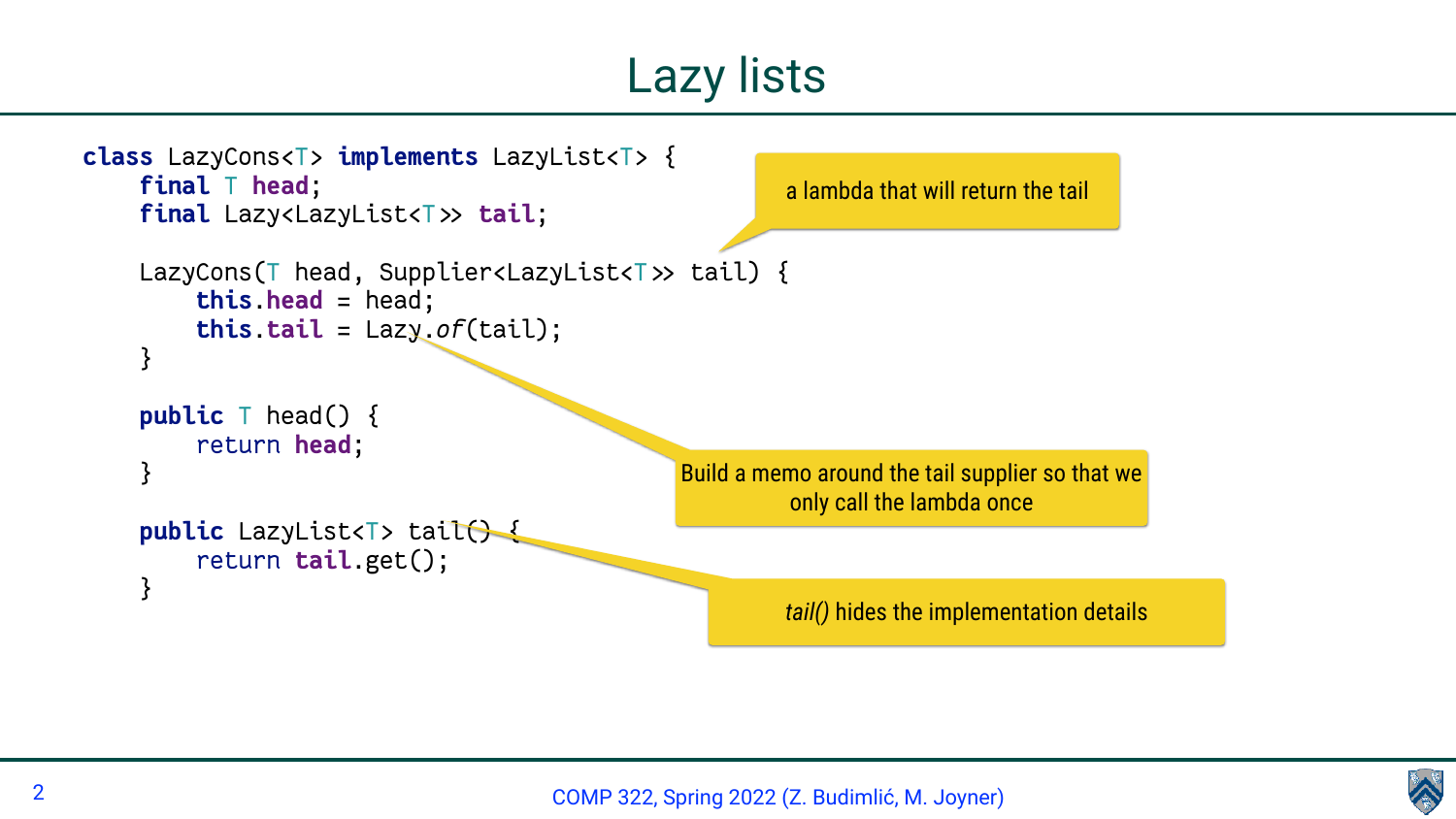## From laziness to parallelism: Java Streams





Generalizing the laziness concept to arbitrary collections of objects Idea:

- Take a bunch of objects
- Turn them into a Stream (a lazy representation)
- Perform a series of lazy operations on them (all running in constant time)
- Eventually, compute the final result of your computation, which triggers evaluation of *only* of those lazy operations necessary to compute your result

### *Operations on Java Streams can be executed in parallel!!!*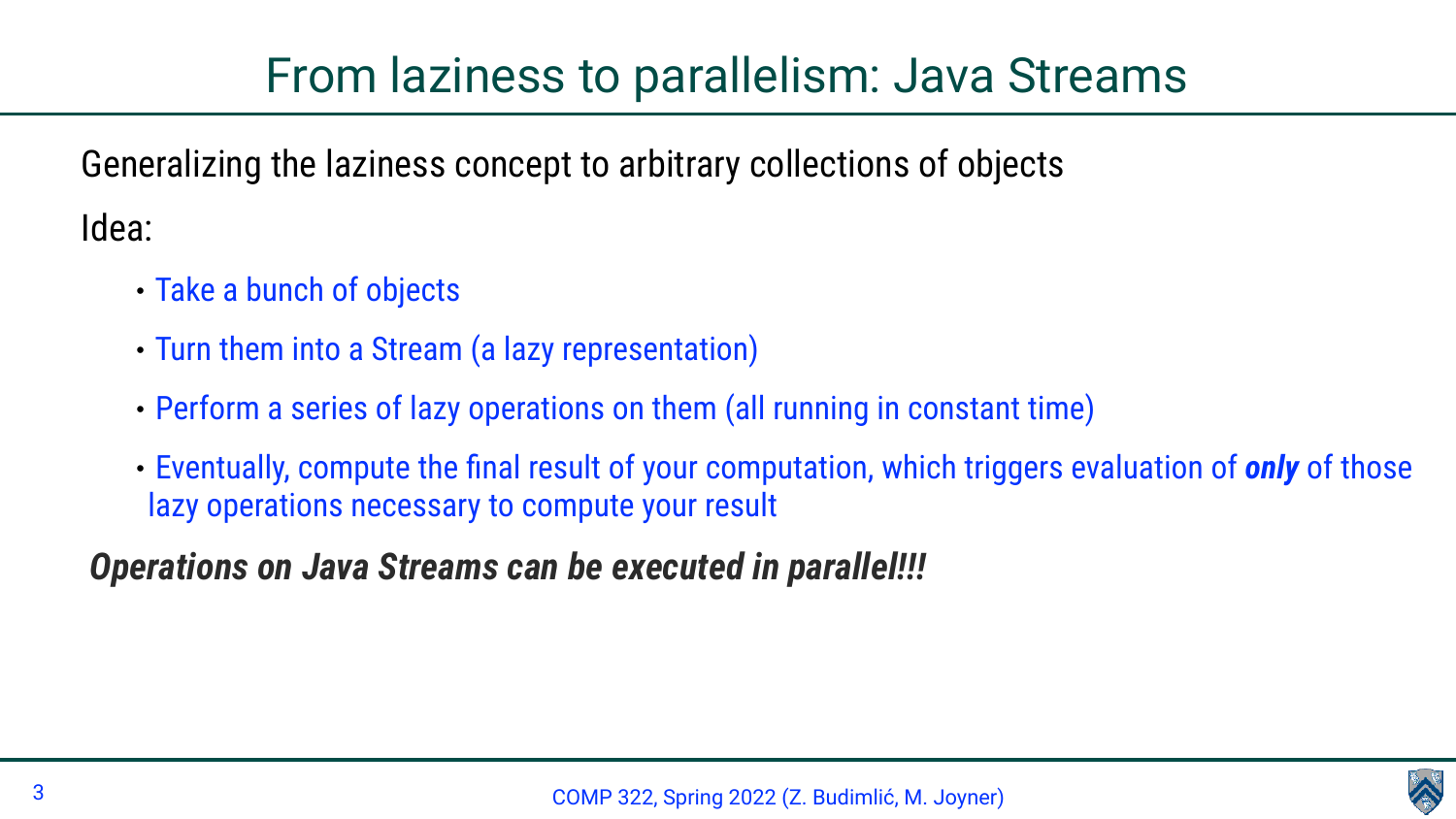

Empty Stream:

Stream<String> streamEmpty = Stream.*empty*();

### Stream from a collection:

Collection<String> collection = Arrays.*asList*(**"a"**, **"b"**, **"c"**); Stream<String> streamOfCollection = collection.stream();

#### Stream from an array:

Stream<String> streamOfArray = Stream.*of*(**"a"**, **"b"**, **"c"**); String[] arr = **new** String[]{**"a"**, **"b"**, **"c"**}; Stream<String> streamOfArrayFull = Arrays.*stream*(arr); Stream<String> streamOfArrayPart = Arrays.*stream*(arr, 1, 3);

#### Using *Stream.builder()*:

Stream<String> streamBuilder = Stream.<String>*builder*().add(**"a"**).add(**"b"**).add(**"c"**).build();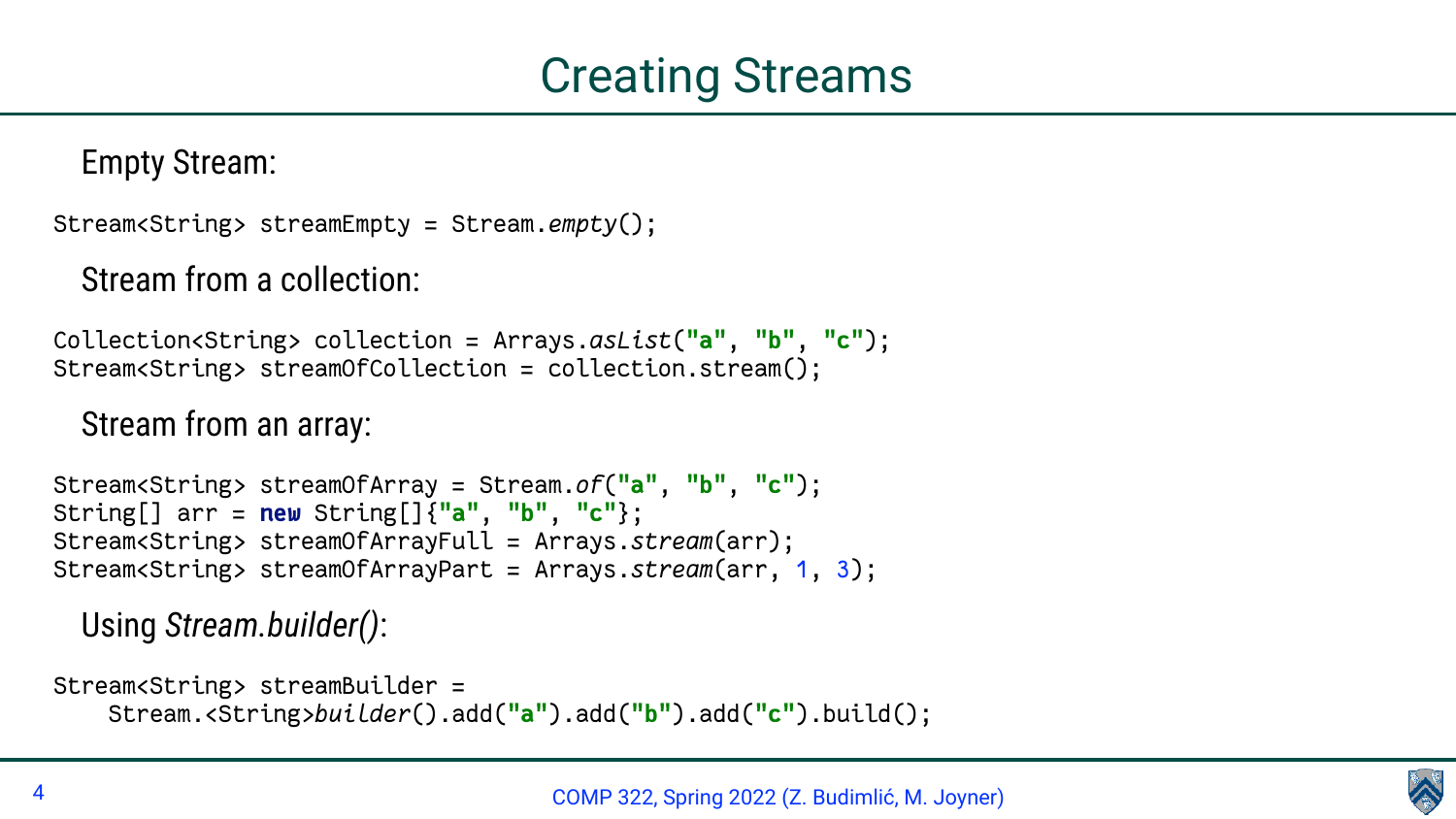

Using *Stream.generate()*. Infinite Stream of strings "element": Stream<String> streamGenerated = Stream.generate(()  $\rightarrow$  "element"); Using *Stream.iterate()*. Infinite Stream of even Integers, starting with 40: **var** streamIterated = Stream.*iterate*(40, n → n + 2); // Stream<Integer> Take a finite number of elements from an infinite stream. Just like our *LazyList take():* **var** tenStrings = streamGenerated.limit(10); */ Stream<String>. Runs in constant time* **var** fiveInts = streamIterated.limit(5); */ Stream<Integer>. Runs in constant time*

### *Still lazy!*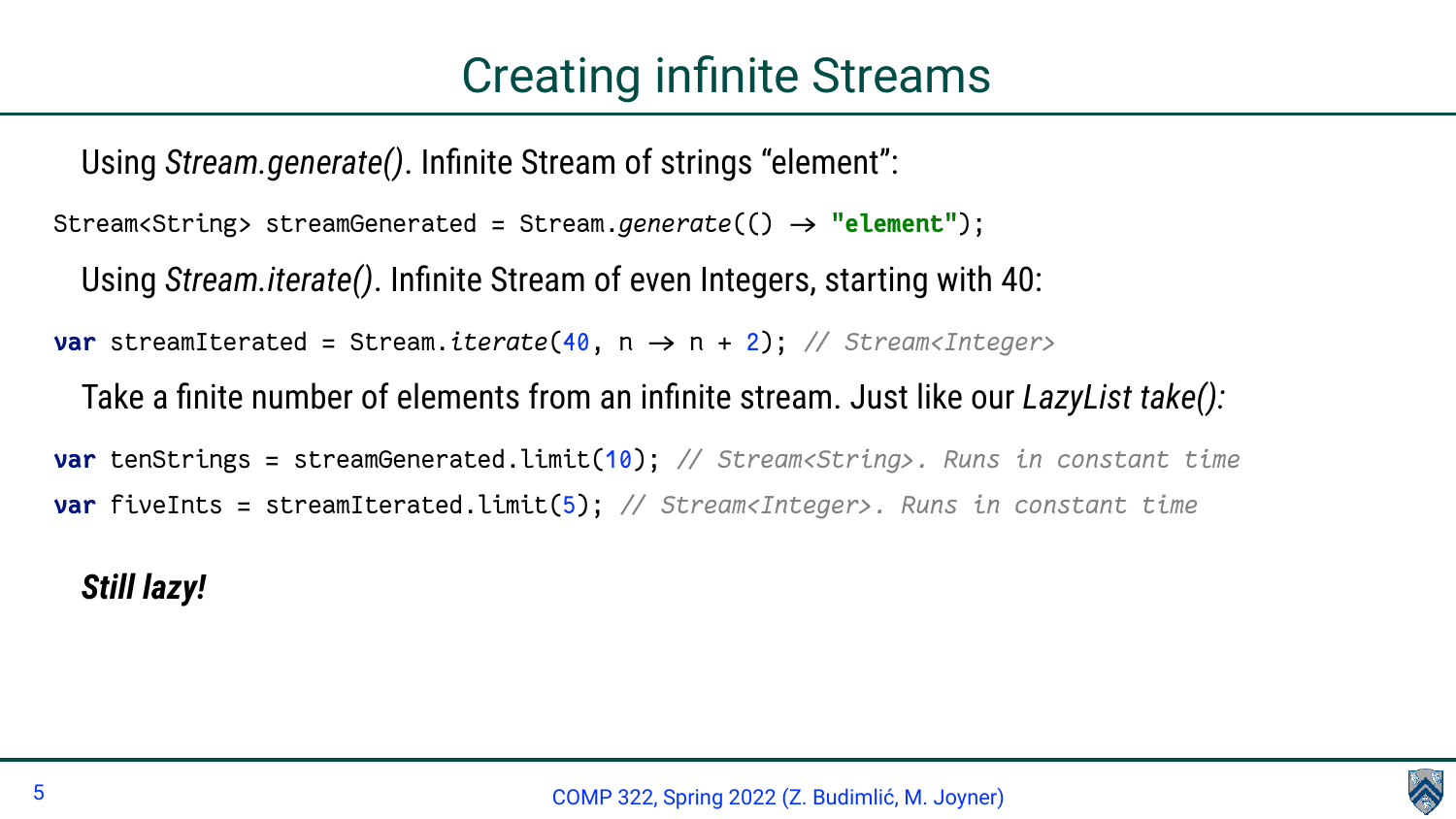

## Streams of primitive types

*Stream<T>* cannot be used for primitive types

#### Instead, use *IntStream*, *LongStream* and *DoubleStream* for streams of *ints*, *longs* and *doubles*

IntStream intStream = IntStream.*range*(1, 3); */ IntStream of (1, 2)* LongStream longStream = LongStream.*rangeClosed*(1, 3); */ LongStream of (1, 2, 3)*

#### Using *Random*:

Random random = **new** Random(); DoubleStream doubleStream = random.doubles(); */ Infinite DoubleStream of random double numbers* **var** fiveIntsStream = random.ints(5); */ IntStream of five random int numbers* **var** alsoFiveIntsStream = random.ints().limit(5); */ IntStream of five random int numbers*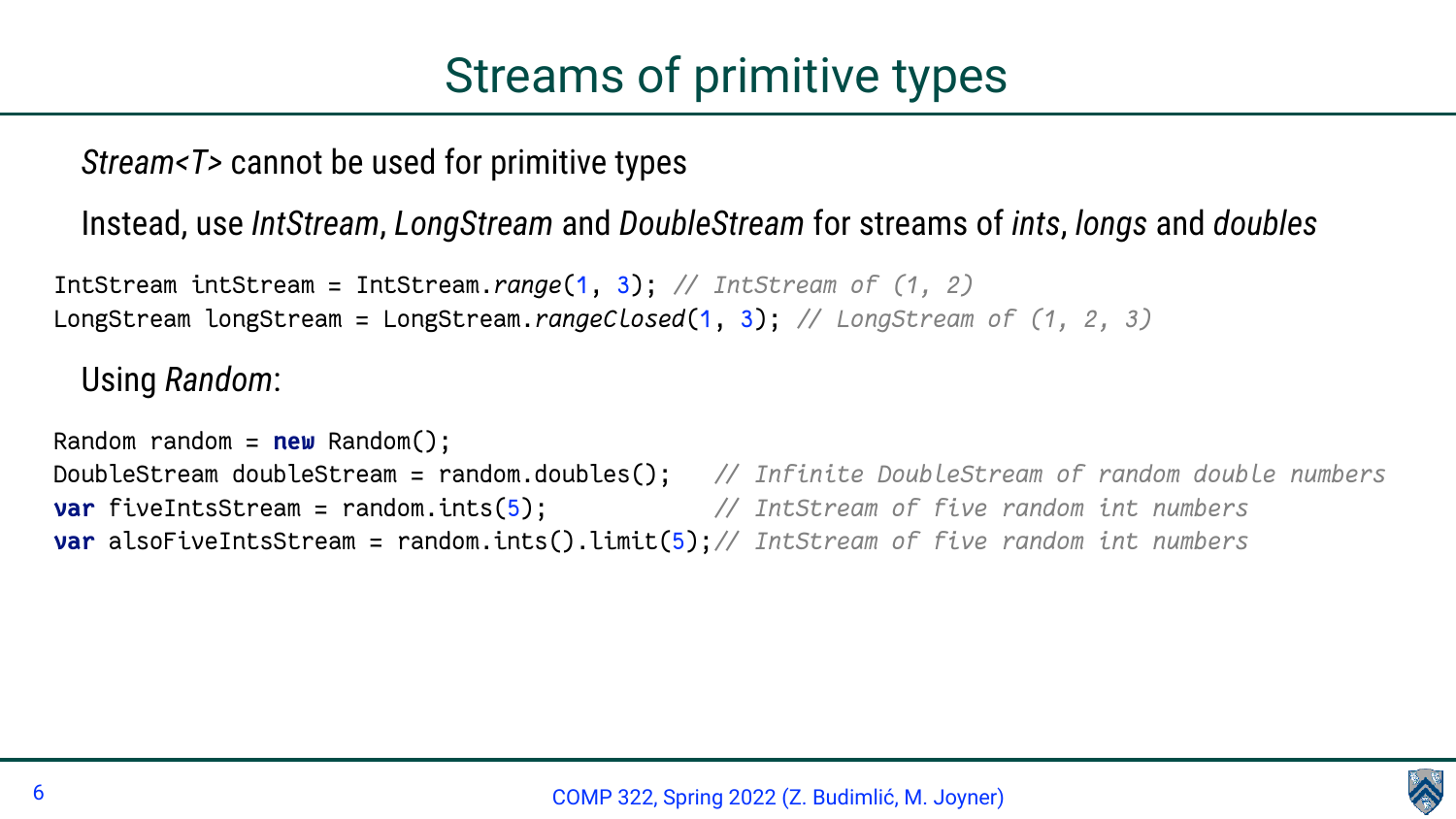

- 
- 
- 
- 

#### *Stream* from a *String:*

IntStream streamOfChars = **"abc"**.chars(); Stream<String> streamOfString = Pattern.*compile*(**" , "**).splitAsStream(**"a, b, c"**);

*Stream* of lines of *Strings* from a *File* (java.nio.file.\*):

Path path = Paths.*get*(**"C:\\file.txt"**); Stream<String> streamOfStrings = Files.*lines*(path); Stream<String> streamWithCharset = Files.*lines*(path, java.nio.charset.Charset.*forName*(**"UTF-8"**));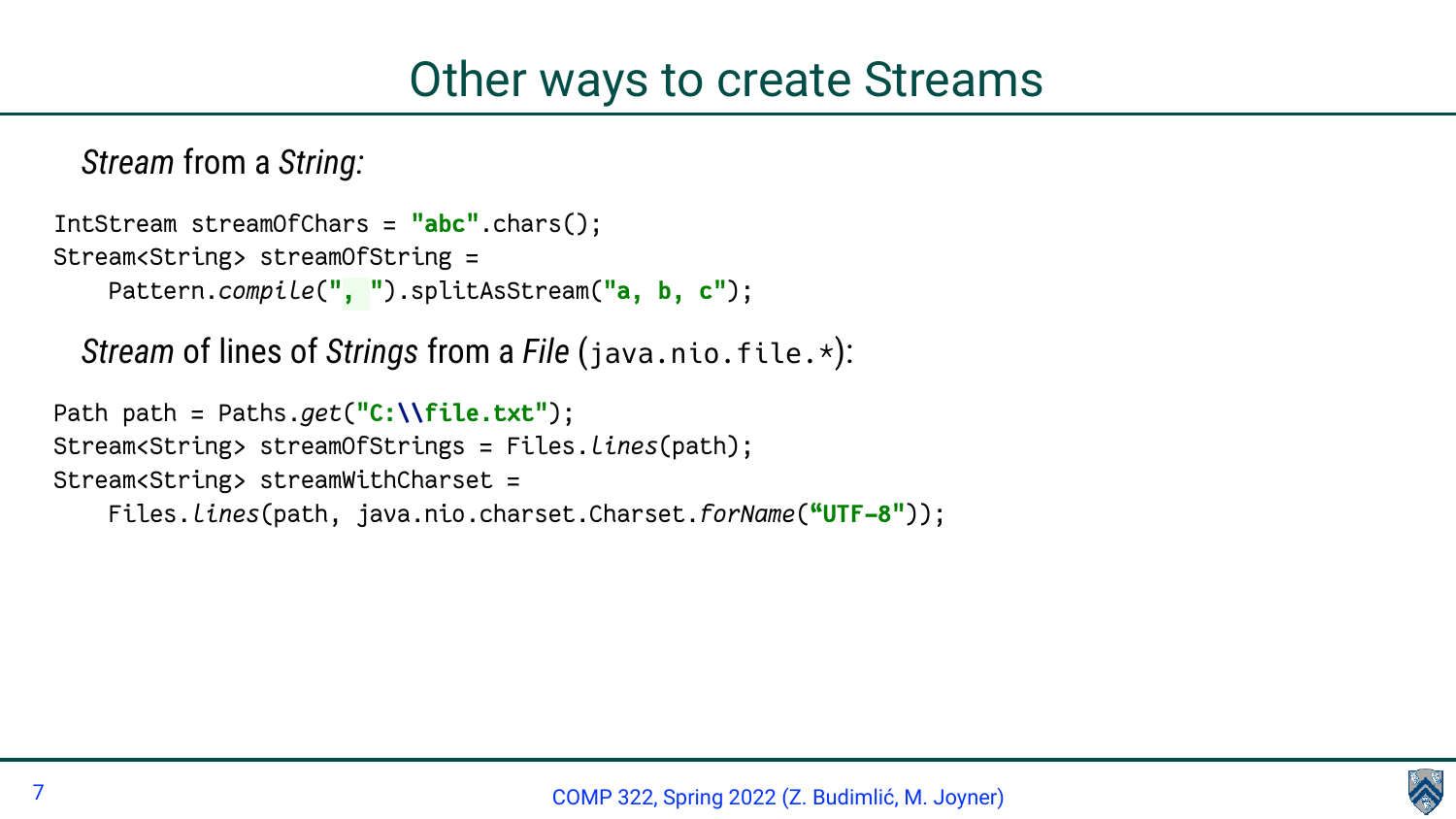

## Stream pipeline

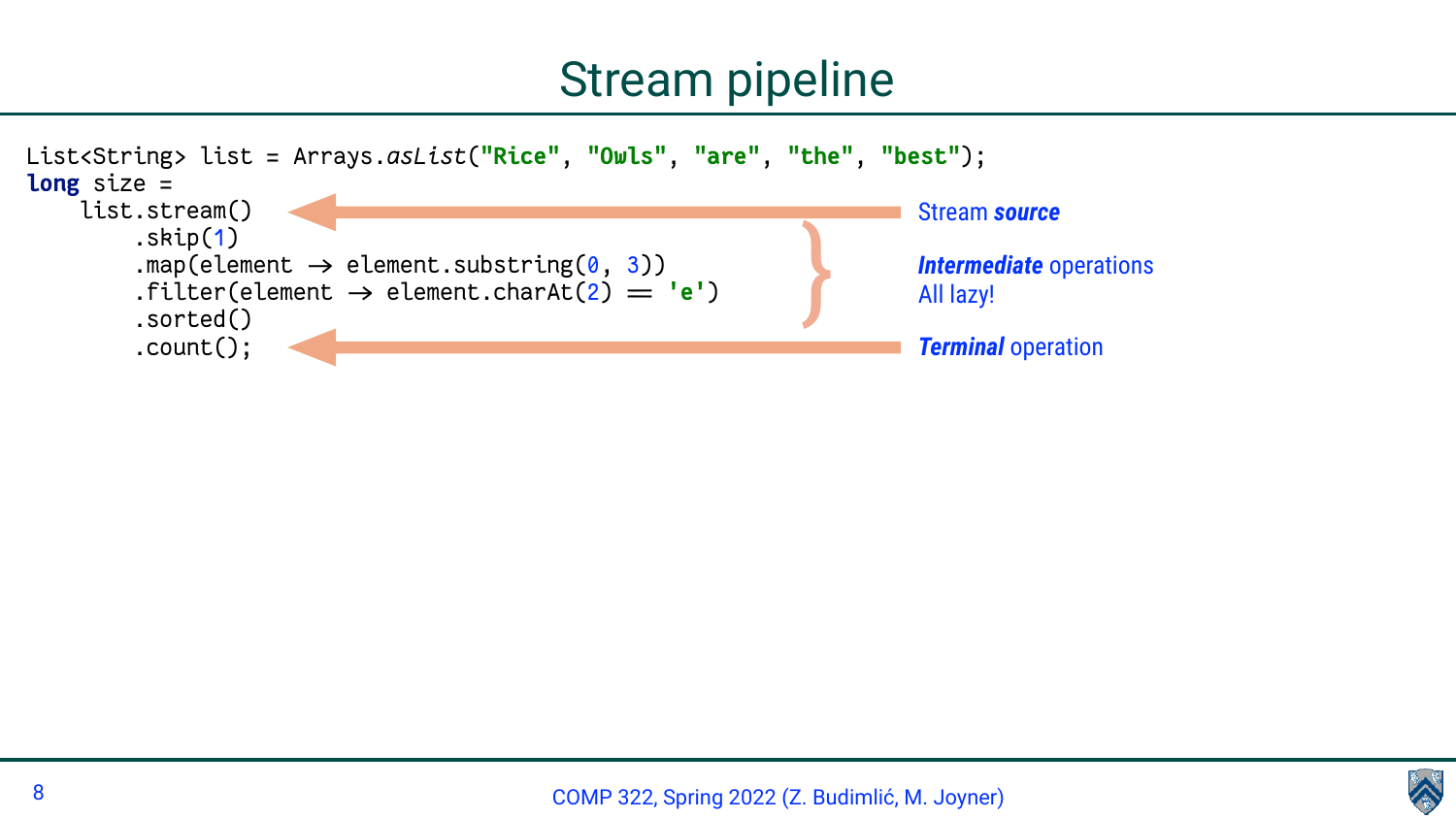



## Intermediate operations. Lazy!

filter(p) map(f) flatMap(f) distinct() sorted(c) peek(a) limit(n) skip(n)

- Keep only elements satisfying the given Predicate *p*
	-
- Like map, but when result of *f* is a stream. Final result is flattened
- Unique elements of the stream (w.r.t. *Object.equals(Object))*
- Elements of the stream, sorted according to Comparator *c*
- Perform the Consumer action *a* on all elements, return original Stream

Apply the given function *f* to all elements Take first *n* elements Discard the first *n* elements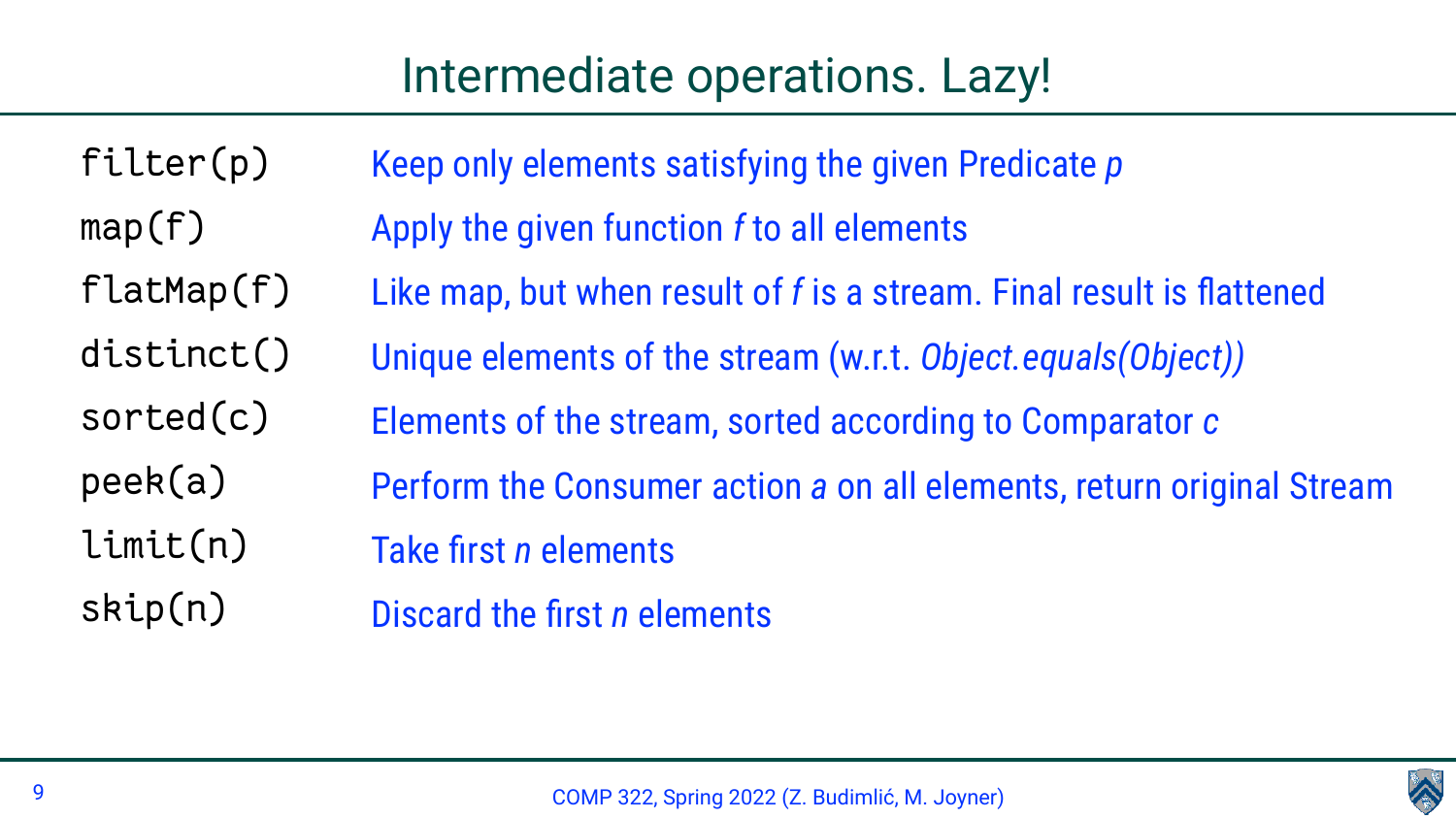

## Intermediate operations are lazy

#### *What will this print?*

```
List<String> list = Arrays.asList("Rice", "Owls", "are", "the", "best");
Stream<String> stream =
     list.stream()
        .filter(e \rightarrow {
           System.out.println("Predicate was called on " + e);
           return e.contains("e");});
```
## Nothing!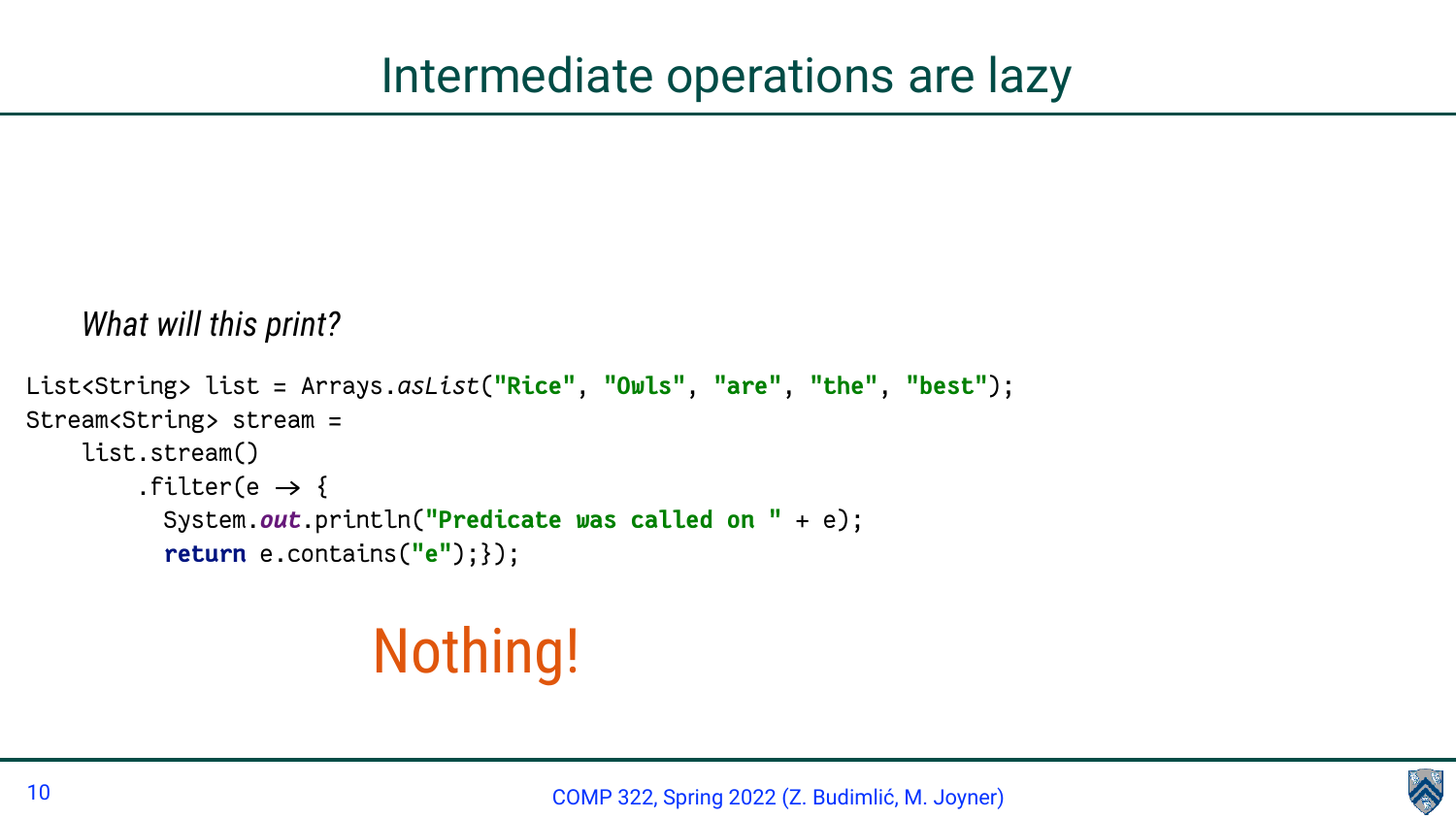### All of these are just special cases of reduce()!

| reduce(zero, f)          | Just like our fold         |
|--------------------------|----------------------------|
| toArray()                | <b>Produce an array</b>    |
| collect()                | <b>Collect the eleme</b>   |
| count()                  | <b>Counts the elem</b>     |
| forEach(a)               | <b>Perform Consum</b>      |
| forEachOrdered(a)        | Same as forEach            |
| $min(c)$ , $max(c)$      | Minimum/maxim              |
| (any)(all)(none)Match(p) | True if any/all/no         |
| findFirst()              | <b>Pick the first eler</b> |
| findAny()                | <b>Pick any element</b>    |

COMP 322, Spring 2022 (Z. Budimlić, M. Joyner)





## Terminal operations. Drive the computation!

- l. Start with accumulator *zero*, apply *f* to all the elements of the stream
- from elements of the result Stream
- ents of the result Stream into an object (usually a Java Collection)
- ents in the result Stream
- **ner action a on all elements**
- , but in order of the stream, if ordered (i.e. with *sorted*())
- num element, according to the Comparator *c*
- one elements of the stream match Predicate *p*
- ment of the result stream
- t of the result stream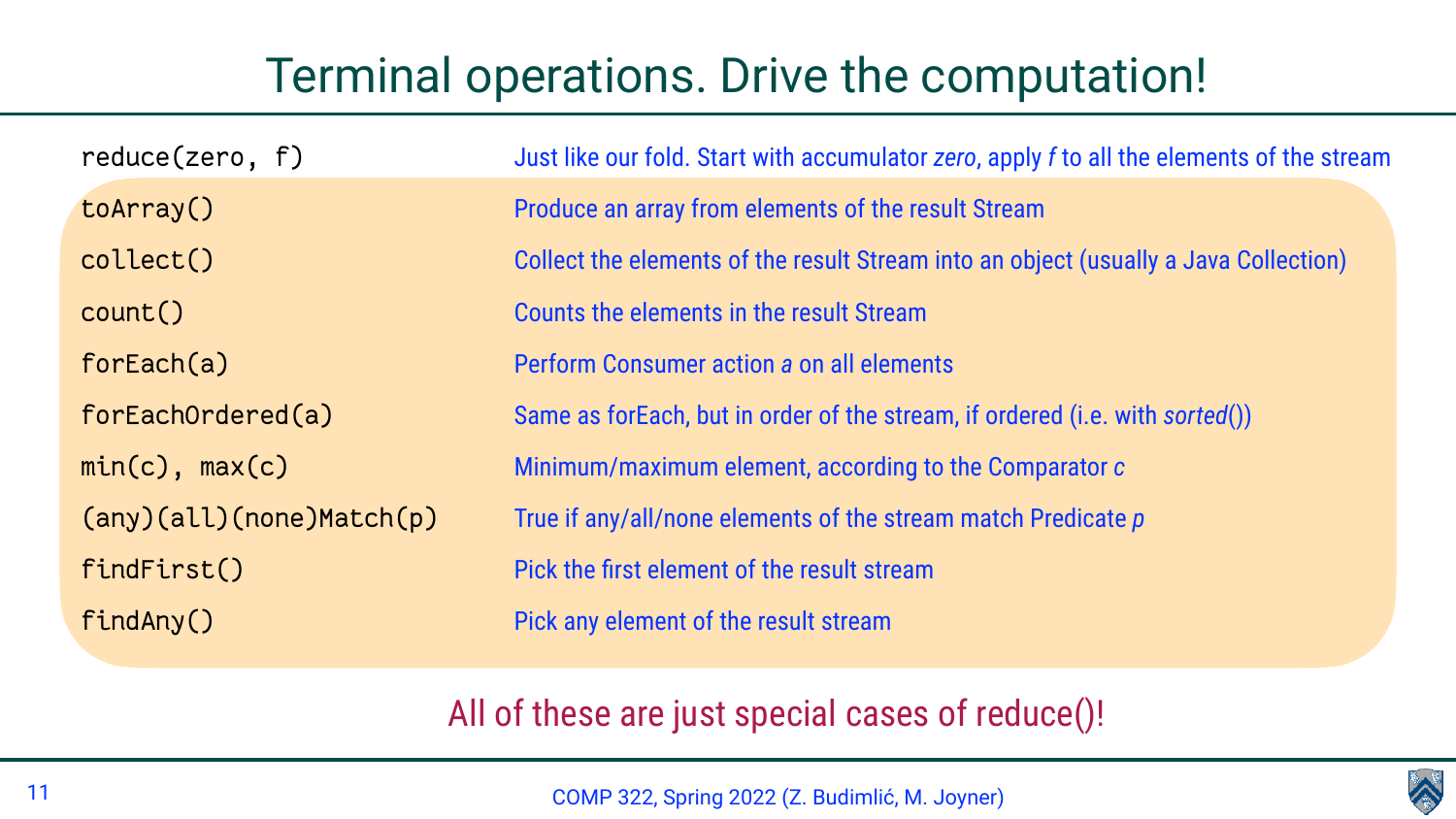

## Computation is driven by terminal operations

```
Filter was called on Rice
Filter was called on Owls
Map was called on Owls
OWLS
```

```
List<String> list = Arrays.asList("Rice", "Owls", "are", "the", "best");
Optional<String> value =
     list.stream()
        .filter(e \rightarrow {
           System.out.println("Filter was called on " + e);
           return e.contains("s");})
         .map(e \rightarrow {
           System.out.println("Map was called on " + e);
           return e.toUpperCase();})
          .findFirst();
System.out.println(value.get());
```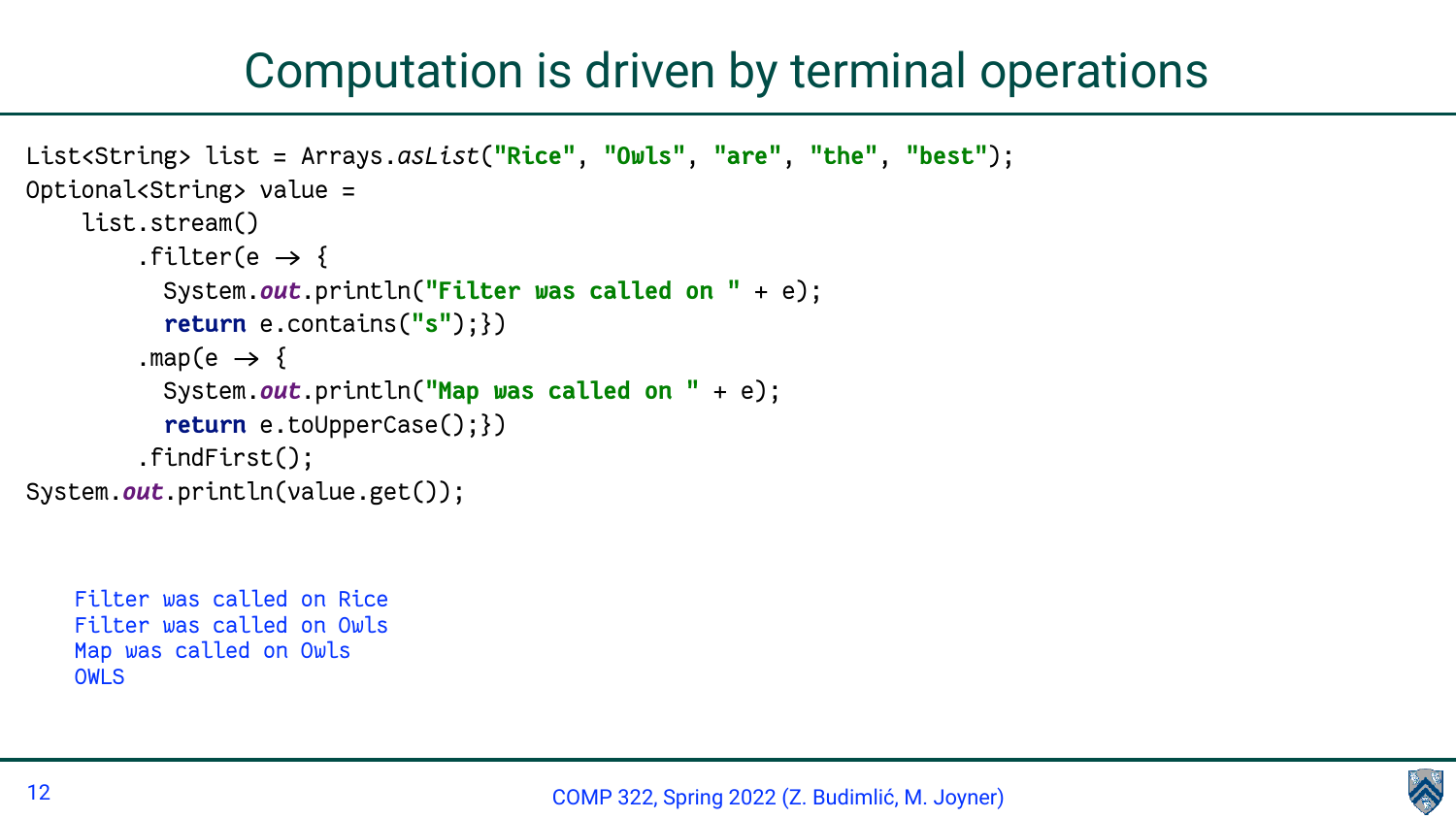





## Ordering matters

```
Filter was called on Rice
Filter was called on Owls
Map was called on Owls
OWLS
```

```
List<String> list = 
     Arrays.asList("Rice", "Owls", "are", "the", "best");
Optional<String> value =
     list.stream()
         .filter(e \rightarrow {
           System.out.println("Filter was called on " + e);
            return e.contains("s");})
         .map(e \rightarrow {
           System.out.println("Map was called on " + e);
            return e.toUpperCase();})
          .findFirst();
System.out.println(value.get());
```

```
List<String> list = 
     Arrays.asList("Rice", "Owls", "are", "the", "best");
Optional<String> value =
     list.stream()
         .map(e \rightarrow {
           System.out.println("Map was called on " + e);
            return e.toUpperCase();})
         .filter(e \rightarrow {
           System.out.println("Filter was called on " + e);
            return e.contains("S");})
          .findFirst();
System.out.println(value.get());
```

```
Map was called on Rice
Filter was called on RICE
Map was called on Owls
Filter was called on OWLS
OWLS
```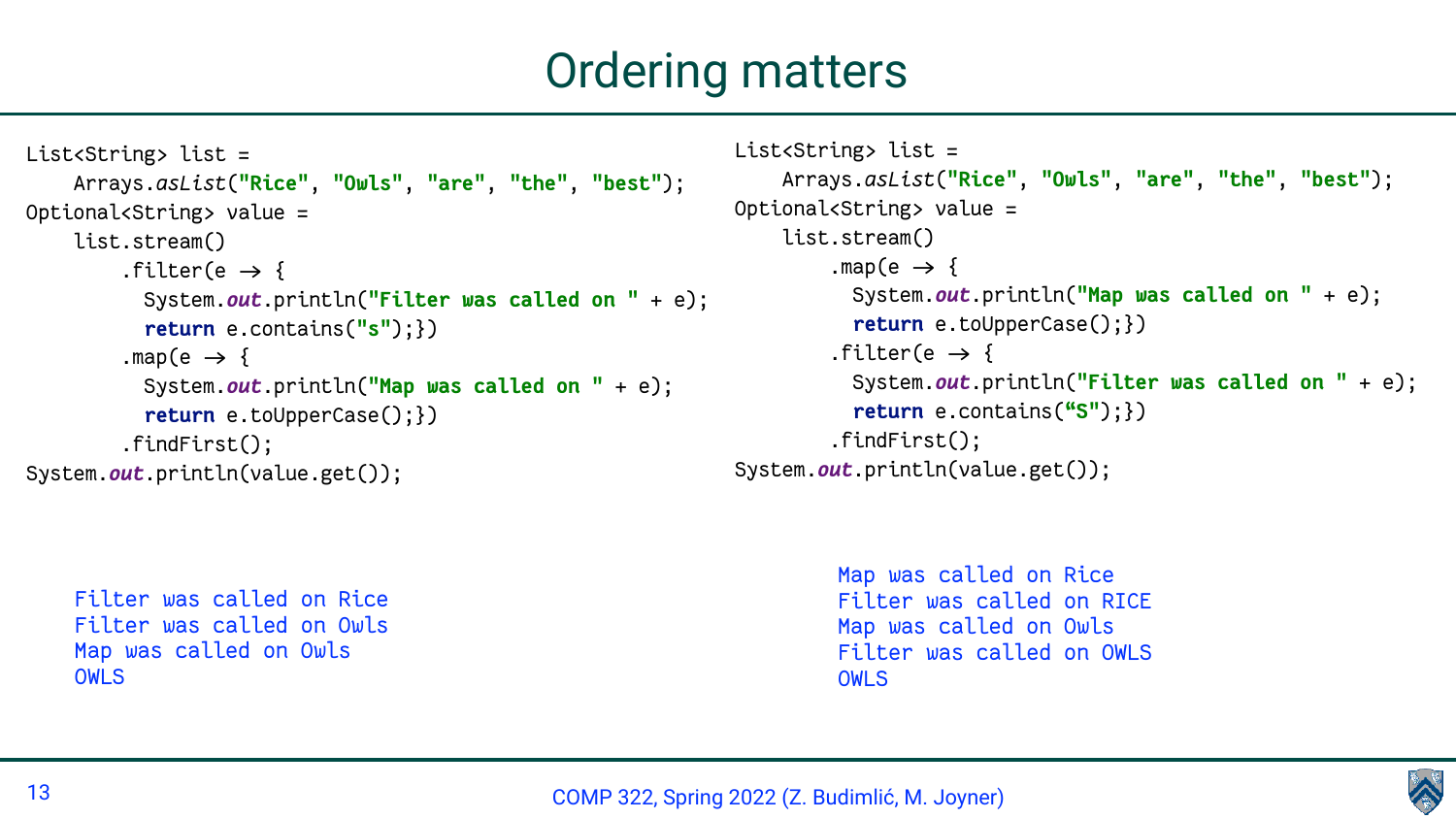

## Parallel Streams!

```
Filter was called on are
Filter was called on Owls
Map was called on Owls
Filter was called on Rice
Filter was called on the
OWLS
```

```
List<String> list = Arrays.asList("Rice", "Owls", "are", "the", "best");
Optional<String> value =
     list.stream().parallel()
        .filter(e \rightarrow {
           System.out.println("Filter was called on " + e);
            return e.contains("s");})
         .map(e \rightarrow {
           System.out.println("Map was called on " + e);
            return e.toUpperCase();})
          .findFirst();
System.out.println(value.get());
```
Filter was called on are Filter was called on Owls Map was called on Owls Filter was called on Rice OWLS

Filter was called on are Filter was called on Owls Filter was called on best Filter was called on Rice Map was called on Owls Filter was called on the Map was called on best OWLS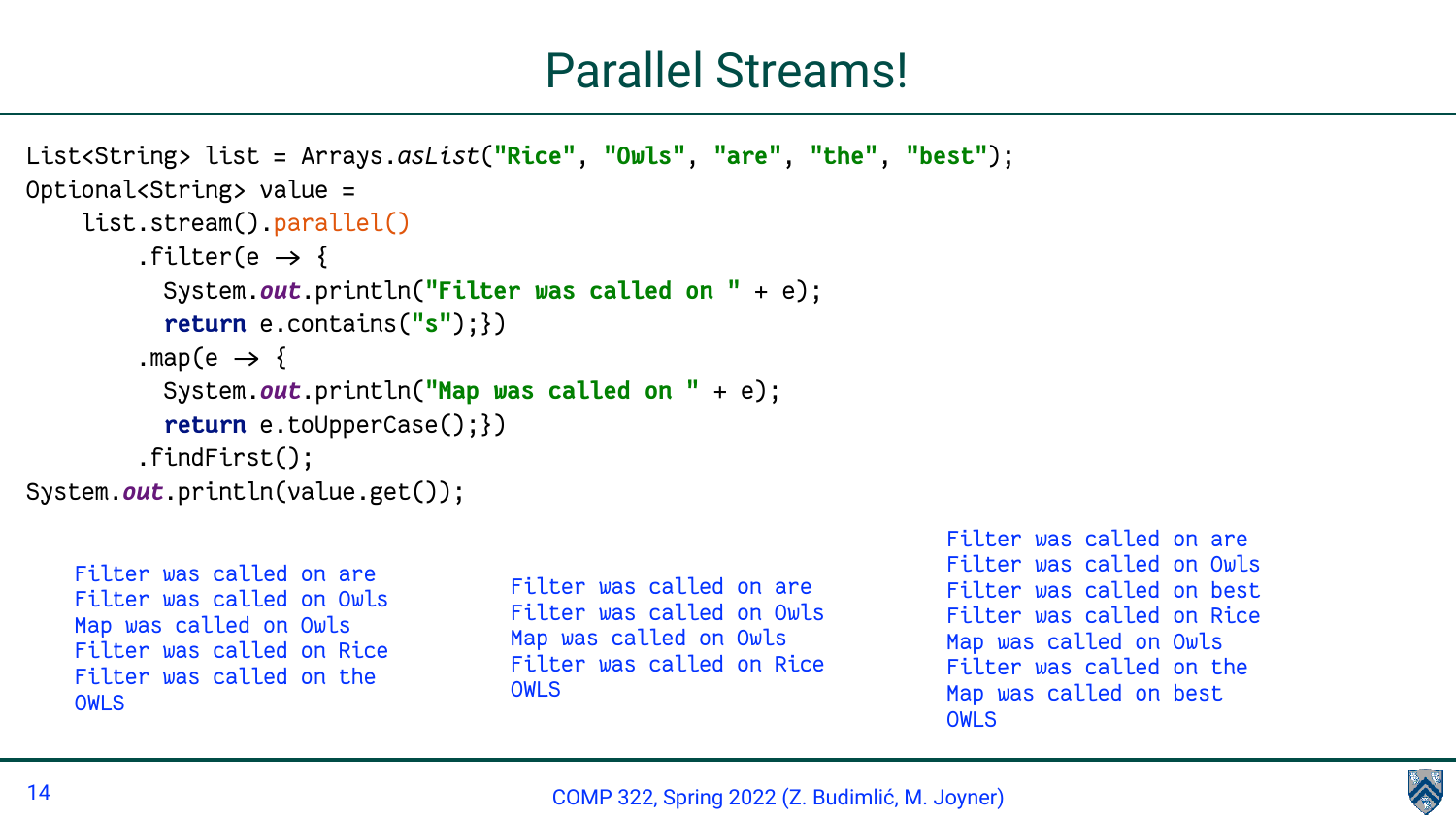

*Stream.parallel()*: convert a sequential Stream into a parallel one

- Changes the mode of execution of lazy operations (literally just sets a flag in Stream)
- Java may perform the intermediate and terminal operations on it in parallel
- No guarantee of parallel execution, nor the amount of parallelism
- No ordering on operations on elements can be assumed
- If your *source* is a Collection, you can use *Collection.parallelStream()* instead
- *Stream.sequential()*: convert a parallel Stream into a sequential one
	- Changes the mode of execution to sequential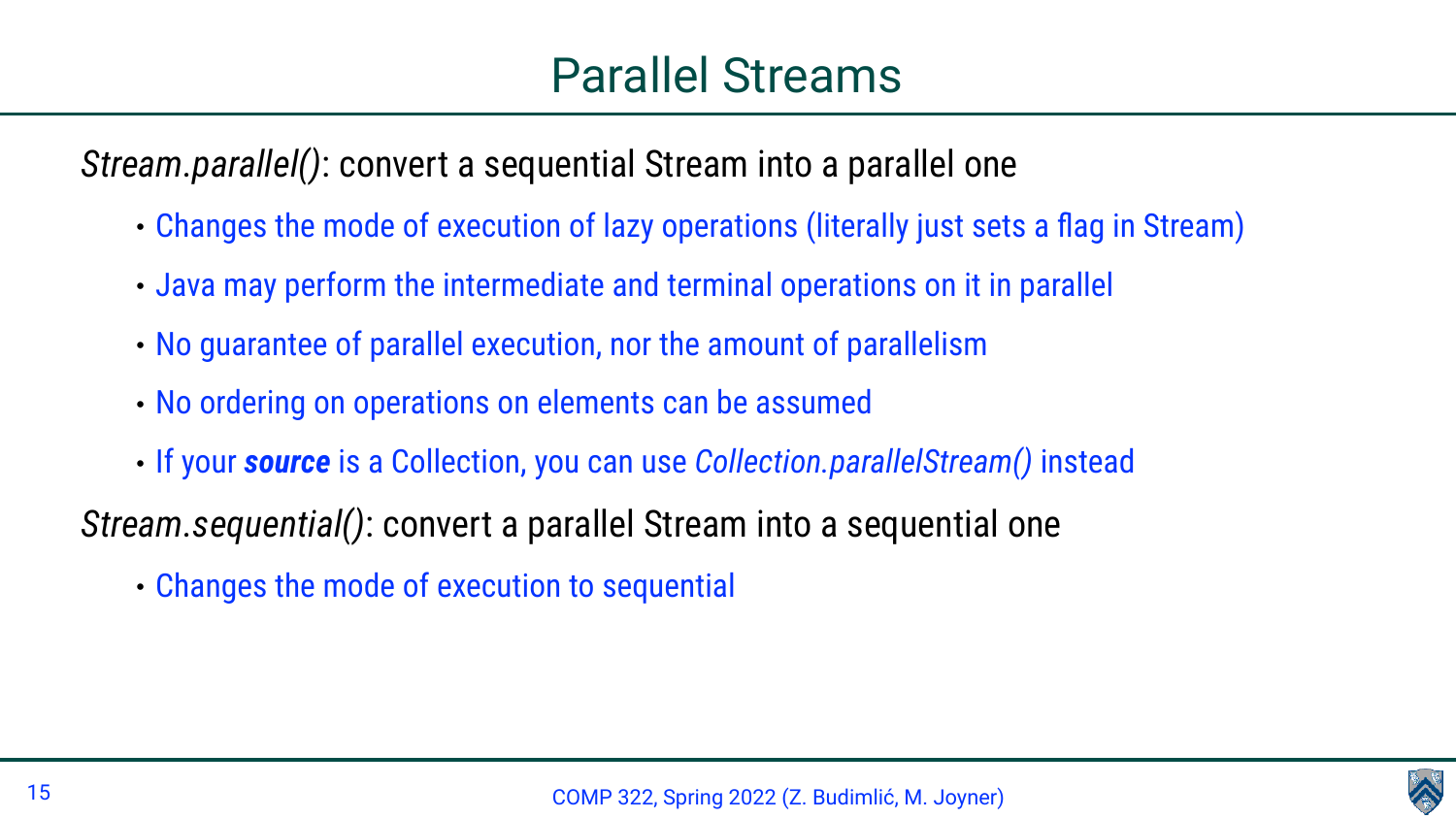

## Reductions (*Stream<T>*)

Optional<T> reduce(BinaryOperator<T> accumulator)

- Works when the elements of the stream and the result of the reduction are of the same type
- *accumulator* needs to be associative, stateless, non-interfering (does not modify the source of the stream)
- Result is empty if the stream has no elements

reduce(T identity, BinaryOperator<T> accumulator);

- Elements of stream and the result of same type, accumulator is associative, stateless and non-interfering
- *identity* should be the real identity element for the *accumulator* (strange results when running in parallel otherwise)

<U> U reduce(U identity, BiFunction<U, ? **super** T, U> accumulator, BinaryOperator<U> combiner);

- General form, works when the result of the reduction is of a different type than the elements of the stream
- *combiner* should be able to combine results of two partial reductions into one
- *combiner* and *accumulator* should be associative, stateless, non-interfering
- *identity* should be the real identity element for the *combiner* (strange results when running in parallel otherwise)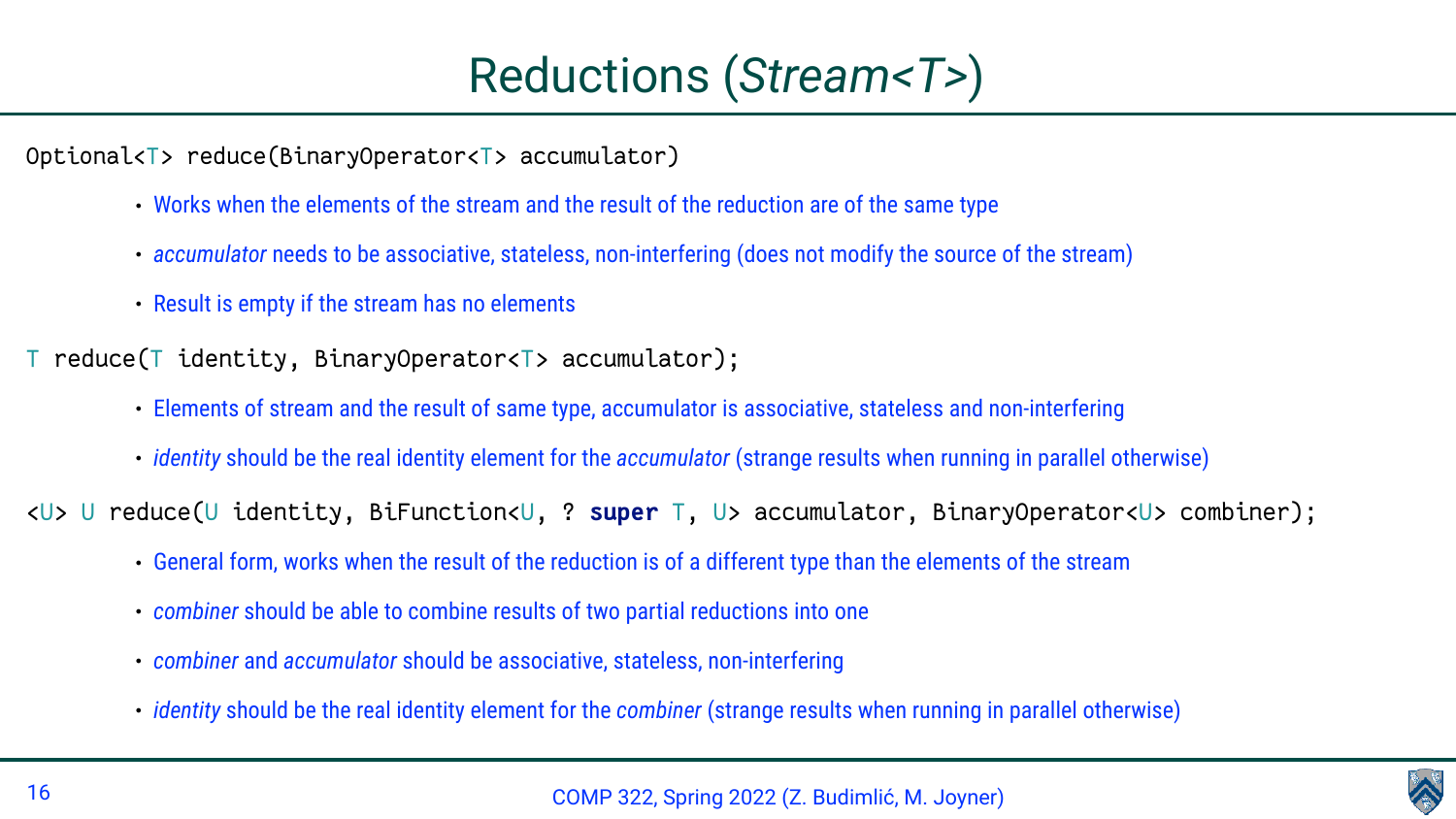

## Always use the real identity

```
String seqString =
     Stream.of("Rice ", "Owls ", "are ", "the ", "best")
        .reduce("HI ", String::concat, (a, b) \rightarrow \{ System.out.println("Sequential combiner was called");
           return a.concat(b);
         });
String parString =
     Arrays.asList("Rice ", "Owls ", "are ", "the ", "best").parallelStream()
        .reduce("HI", String::concat, (a, b) \rightarrow \{ System.out.println("Parallel combiner was called");
           return a.concat(b);
         });
System.out.println("Sequential result: " + seqString);
System.out.println("Parallel result: " + parString);
       Parallel combiner was called
       Parallel combiner was called
       Parallel combiner was called
       Parallel combiner was called
       Sequential result: HI Rice Owls are the best
       Parallel result: HI Rice HI Owls HI are HI the HI best
```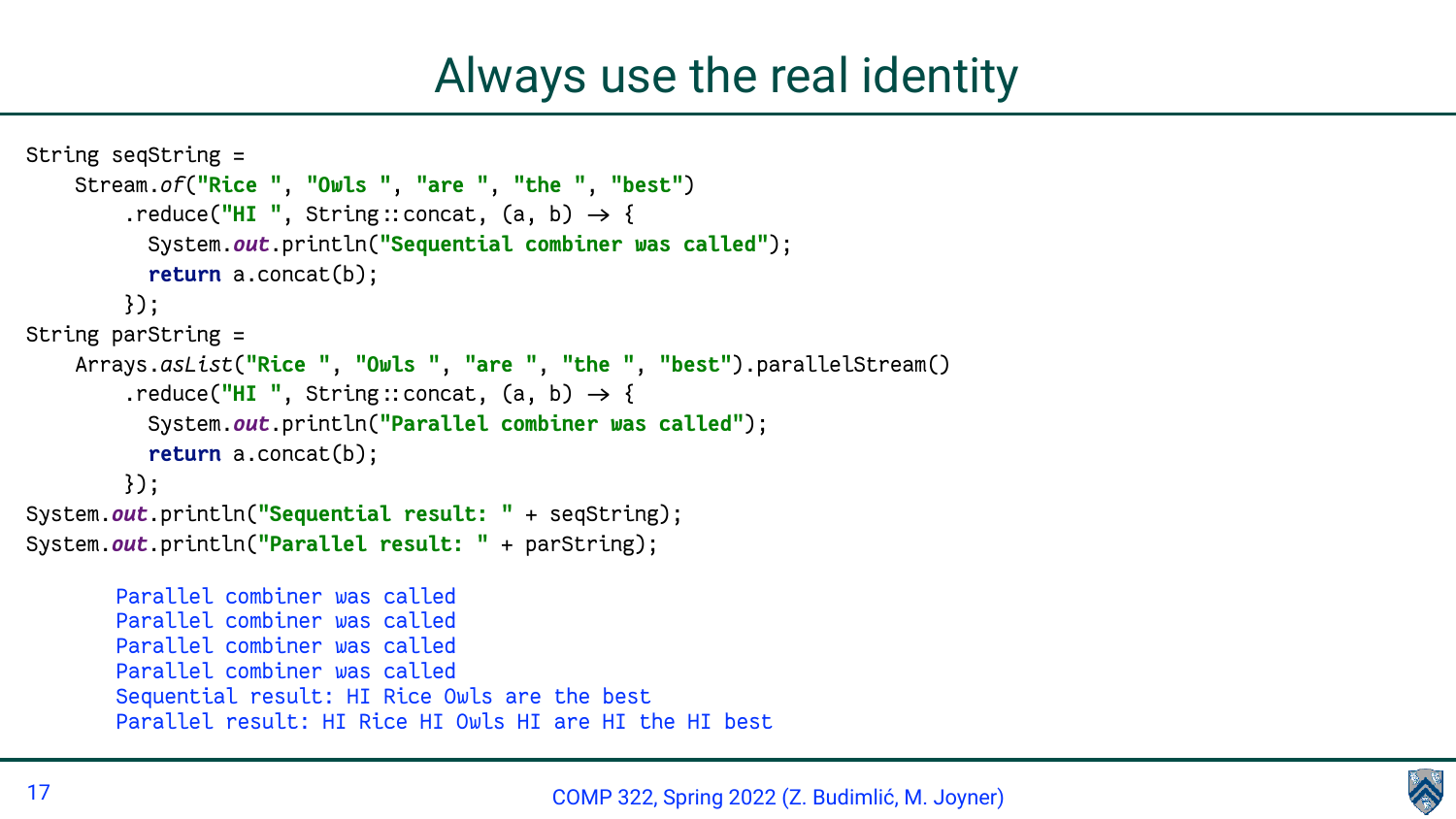

## Always use the real identity

```
String seqString = "HI " +
     Stream.of("Rice ", "Owls ", "are ", "the ", "best")
        .reduce('''', String::concat, (a, b) \rightarrow \{ System.out.println("Sequential combiner was called");
           return a.concat(b);
         });
String parString = "HI " +
     Arrays.asList("Rice ", "Owls ", "are ", "the ", "best").parallelStream()
        .reduce(", String::concat, (a, b) \rightarrow \{ System.out.println("Parallel combiner was called");
           return a.concat(b);
         });
System.out.println("Sequential result: " + seqString);
System.out.println("Parallel result: " + parString);
       Parallel combiner was called
       Parallel combiner was called
       Parallel combiner was called
       Parallel combiner was called
       Sequential result: HI Rice Owls are the best
       Parallel result: HI Rice Owls are the best
```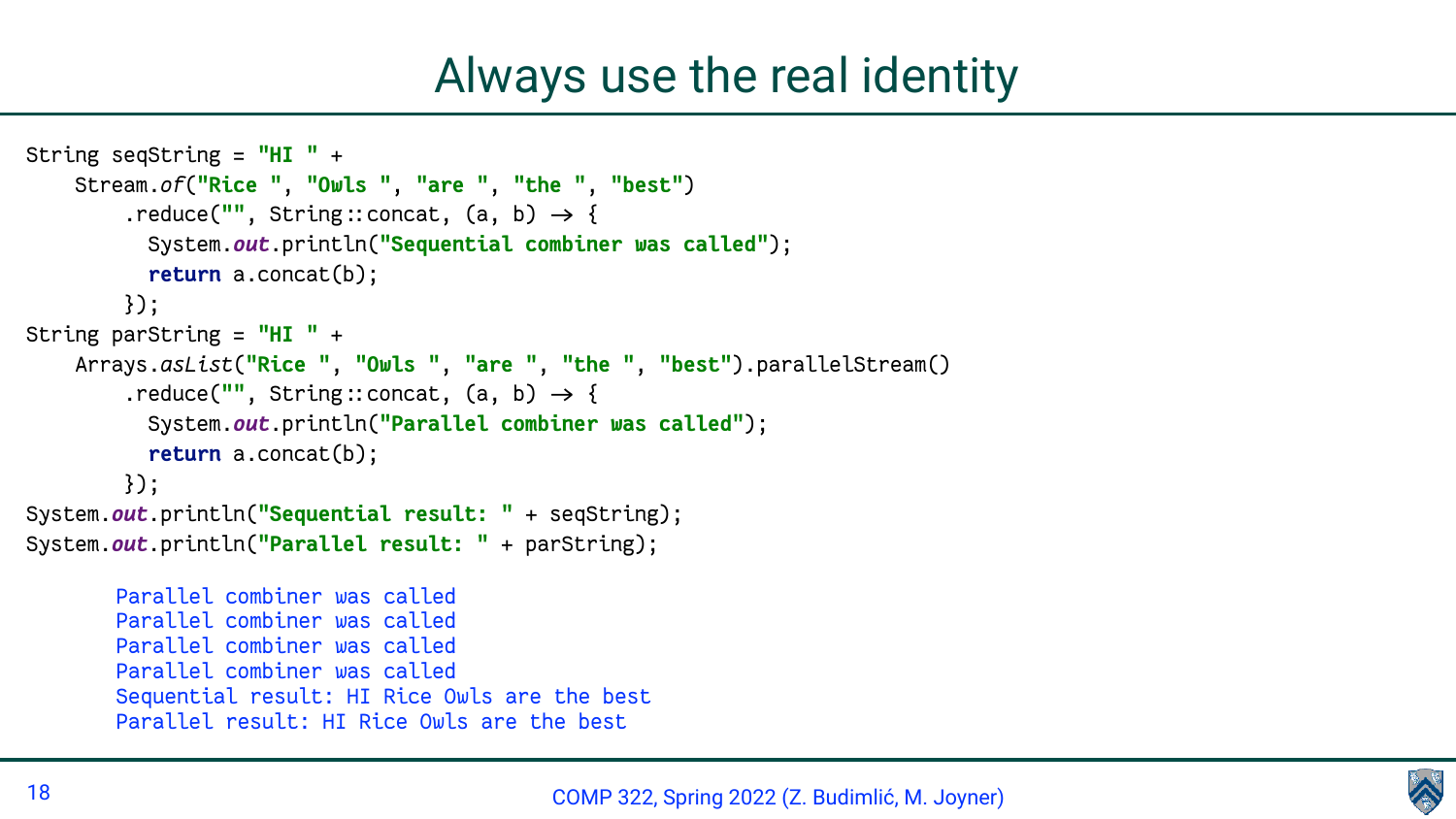

## Collecting (*Stream<T>*)

# Sometimes, you don't want to produce a single value, but a new Collection instead

- 
- Technically, this can be done using reduce, but Java Streams give you a more convenient way:

<R> R collect(Supplier<R> supplier, BiConsumer<R, ? **super** T> accumulator, BiConsumer<R, R> combiner);

- *supplier* creates brand new empty objects of type R (usually a Collection)
- *accumulator* takes an element, and adds it to the object of type R (usually a Collection). *Mutable reduction*
- *combiner* combines two objects of type R (usually Collections) into one. *Mutable reduction*

List<String> asList = stringStream.collect(ArrayList::new, ArrayList::add, ArrayList::addAll);

- <R, A> R collect(Collector<? **super** T, A, R> collector);
	- Same as above, but the Collector object encapsulates all 3 (supplier, accumulator and combiner)
	- Java *Collector* class has quite a few handy methods for creating Collectors

List<String> asList = stringStream.collect(Collectors.*toList*());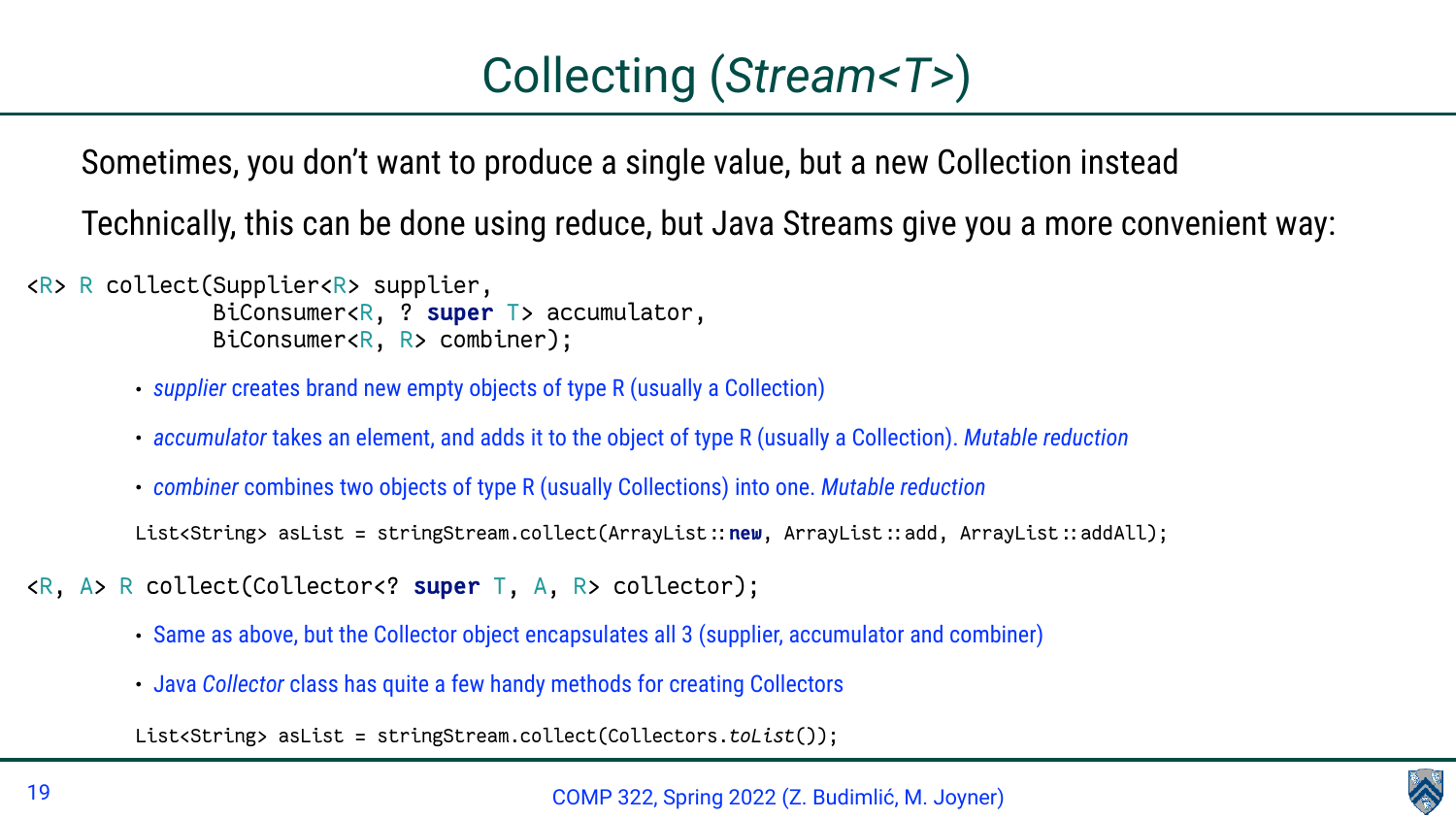



Try to put the operations that reduce the size of the stream early

- *skip(), filter(), distinct(), limit()*
- May reduce the amount of work for later operations

Lambdas passed to both the intermediate and terminal operations should be *pure*

- No side-effects, no IO
- No modifying of the underlying source

Construct your Stream pipelines so that the partitioning and ordering of the reductions and

collections doesn't matter

- Always use the real identity in reductions and collections
- Simple *parallel()* mode switch will trigger parallel execution, with the exact same answer